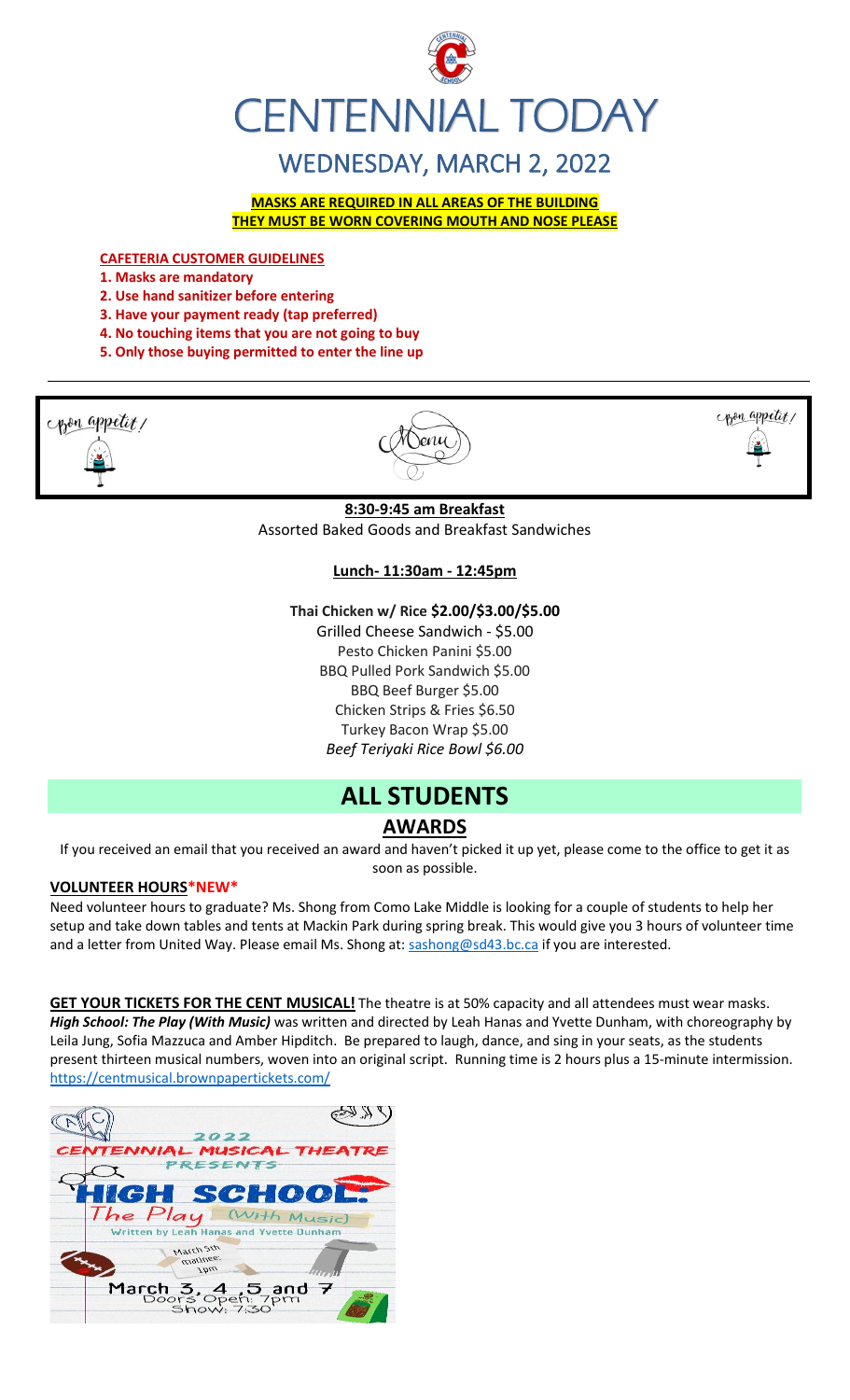#### **MOVE4MANA TRICK SHOT CHALLENGE**

Hey Centaurs! Ready to show off your talent and win some prizes? Send a video of your best trick shot to @centm4m on Instagram for a chance to win one of our exclusive prizes a waterproof Bluetooth speaker! Details and rules will be posted so make sure to follow us on Instagram. Let's see what you've got!



#### **ATTENTION STUDENTS CURRENTLY IN GRADE 9, 10 AND 11:**

Applications are now open for next year's **Jr. and Sr. Environmental Studies Academies**. You can find them:

- 1) On the Centennial Website
- 2) On our Instagram @cent.es
- 3) Using the QR code below



Applications close **March 11th at 3:00pm**

## **GRADE 12'S**

# **CAREER CENTRE Visit the online Centennial Career Centre Page [HERE](https://www.sd43.bc.ca/school/centennial/ProgramsServices/CareerCentre/experiences/Pages/default.aspx#/=)**



**@cent43careercentre** 

#### **REMAX QUEST FOR EXCELLENCE\*NEW\***

Details:<https://www.remax-western.ca/blog/2020-quest-for-excellence-bursary-program-now-open-2/> **RE/MAX Quest for Excellence 2022 Bursary Program** Attention grade 12 students! Are you interested in winning one of 16 \$1,000 **bursaries**? Deadline Monday, **March 14, 2022.** 

#### **GRACE FAMILY NETWORK SCHOLARSHIP ESSAY\*NEW\***

3 X \$500 awards for 2022. Visit the career website or **[www.gfnf.org](http://www.gfnf.org/)**. Preference will be given to graduating students pursuing post-secondary who have financial need. **"WHAT ARE YOUR IDEAS TO REDUCE SYSTEMIC BIAS AND INEQUITY IN SOCIETY?" (500 words)** Deadline May 31st, 2022

#### **JIBC\*NEW\***

Law Enforcement Studies Diploma program deadline now March 8, 2022



If you are a graduating student who is a *Canadian Citizen, Permanent Resident or Protected Person* you and your parents will be receiving an email with the **Local Scholarship Package and the District Authority Applications**.

Please note: Applicants will have an opportunity to ask Mrs. Healey Wright questions at next week's Grad Assembly.

All documents will also be posted on the career centre! We encourage all students to review the awards and submit an application.

External Scholarships and awards continue to be released. March – May are the months with the most available awards! Check the Cent Today and the Career Centre Page regularly.